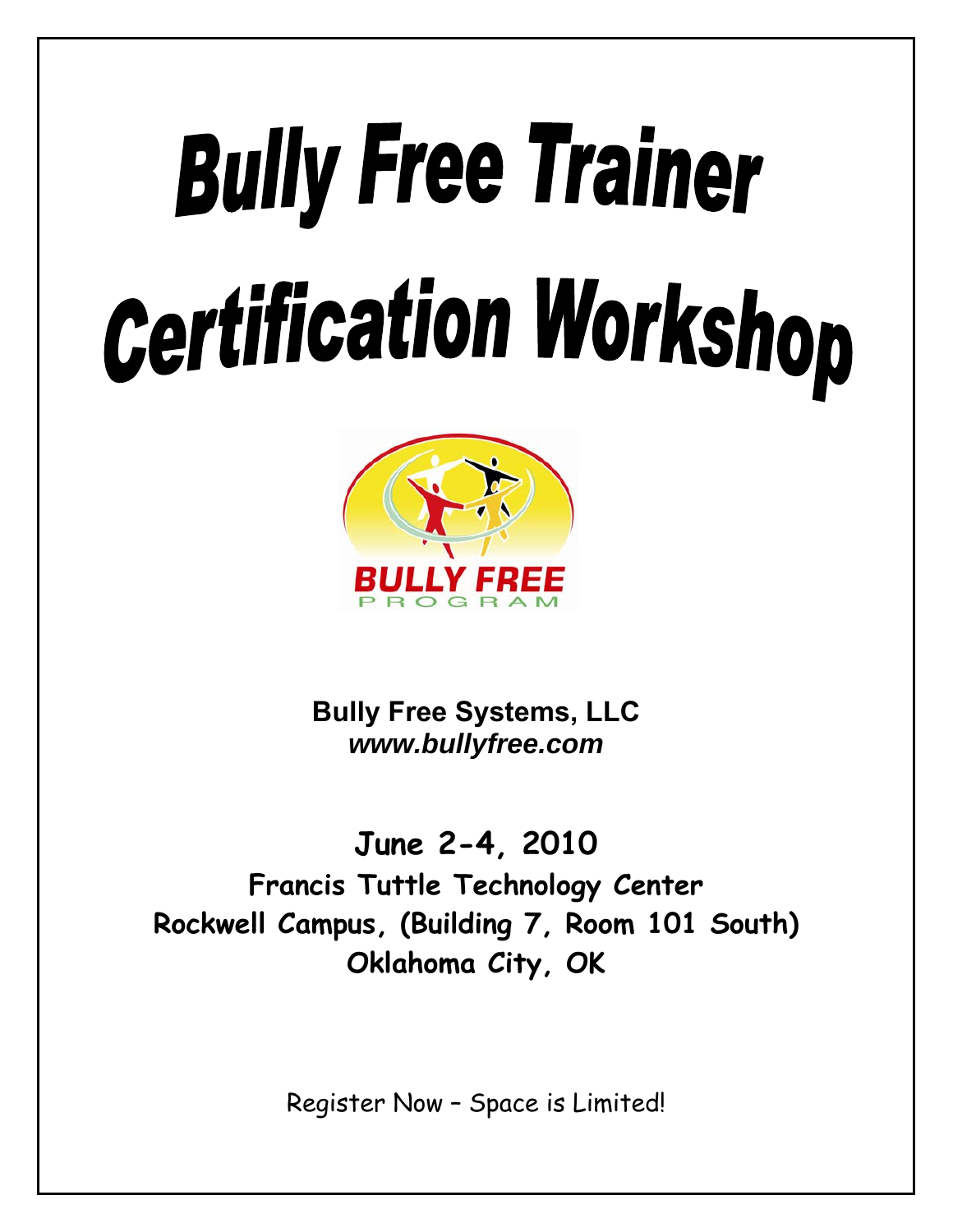# **A Special Invitation**

You are invited by special invitation to attend a *Bully Free Program Trainer Certification Workshop* in Oklahoma City, Oklahoma on June 2-4. 2010*.* The key to establishing an ongoing and effective anti-bullying program in a cost-effective manner is for each school or school system to have its own trainers and consultants or to have such individuals near their location.

The Bully Free Program (Preschool-High School) is the most comprehensive program available. It reduces bullying, reduces suspensions, reduces behavior problems, reduces expulsions, increases school attendance, increases end of grade test scores, and much more.

## **Who should attend?**

School system employees who have a passion to prevent bullying and who can provide quality training may attend. The training is appropriate for all grade levels. Some districts may prefer to send more than one person (i.e., one person from each school, etc.).

## **What do trainers receive through the training?**

The workshop participants will receive three days of intense training in the implementation of the Bully Free Program, a training manual (*Bullying Prevention for Schools – A Step-by-Step Guide to Implementing a Successful Anti-Bullying Program* by Allan L. Beane, Ph.D.), Bully Free Program PowerPoint training presentations and handouts to facilitate their training efforts, access to over one-hundred Microsoft Word files on the website [\(www.bullyfree.com\)](http://www.bullyfree.com/), a variety of follow-up services, and other free resources from the Bully Free Program to jump start their efforts.

### **Who will provide the training?**

*Dr. Allan Beane* is an internationally recognized expert, author and speaker on bullying. He is the founder and President of *Bully Free Systems, LLC* and developer of *The Bully Free Program* that has been adopted by schools and districts around the United States. The Oklahoma Department of Education is currently piloting the Bully Free Program at eleven school sites. His son was bullied in seventh grade and high school. He died ten years ago. His son's life inspired him to write his first book, *The Bully Free Classroom*. This book is a best seller and is in ten languages. He is the author of six published anti-bullying books and several other materials and resources. Dr. Beane has over thirty-seven years of experience in education and has served as an expert and consultant in five criminal cases and six lawsuits involving bullying. He and materials from The Bully Free Program have been featured in *USA Today*, *USA Weekend*, *Time for Kids, and Newsweek for Teens, School Transportation News* and many other national and international magazines, newspapers and journals. He has also made numerous television appearances (i.e., *Fox News*, *CNN Headline News – The Nancy Grace Show*, etc.). Visit his website at [www.bullyfree.com](http://www.bullyfree.com/).

### **Sampling of Workshop Topics:**

- Nature of Bullying
- Warning Signs
- Rationale for Preventing and Stopping Bullying
- Bully Free Program Philosophy
- Examination of Program Materials and Resources
- Prevention and Intervention Strategies (Administrative and Classroom)
- Empowering Bystanders
- Helping Victims
- Changing Bullies
- Steps to Implementing a Program
- Policies and Procedures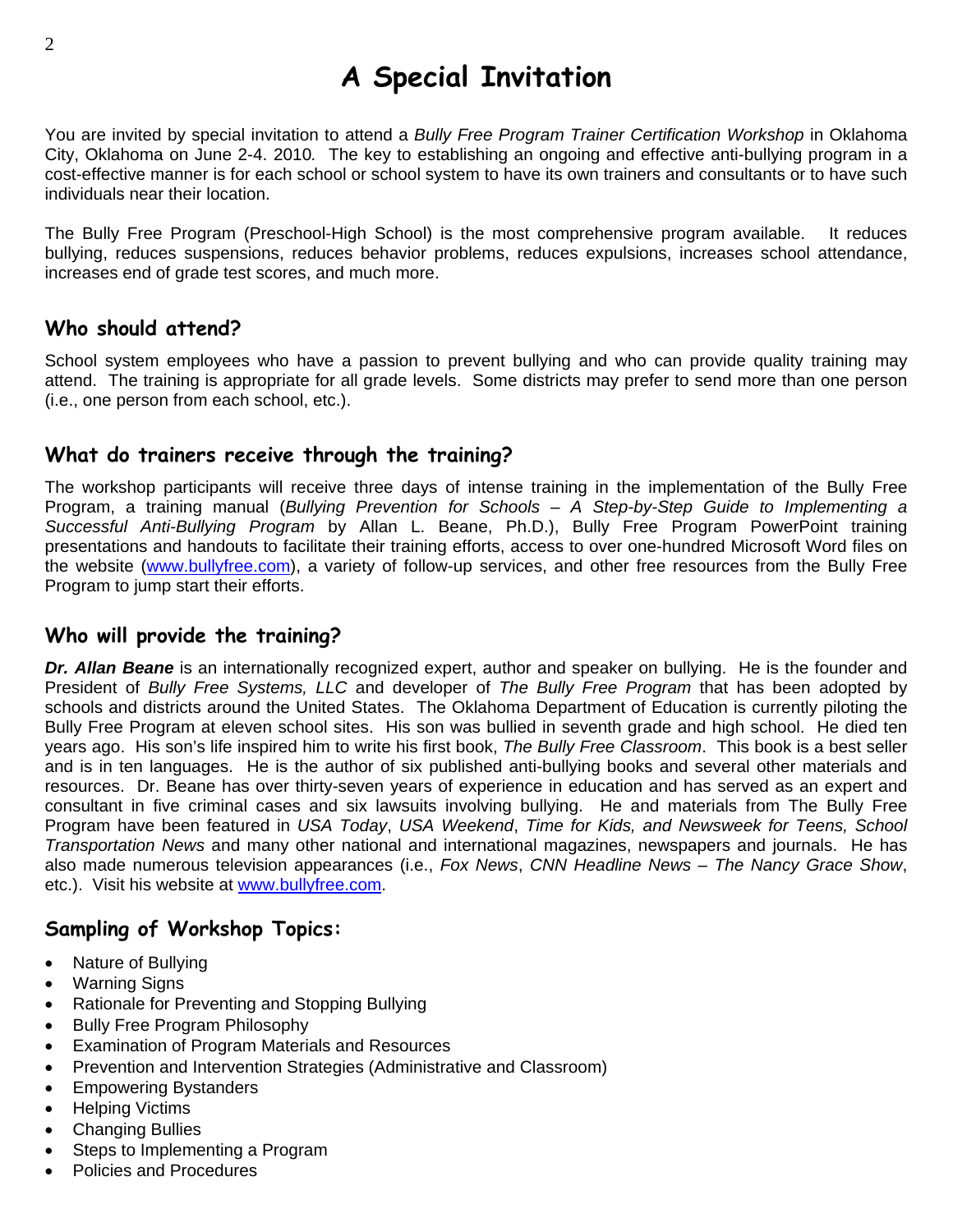- Investigating Rumors of Bullying
- Responding to Bullying
- Discipline Rubrics (Elementary, Middle School)
- Developing Intervention Plans
- Identifying and Providing Quality Supervision of High-risk Areas
- Adding Structure to High-Risk Areas
- **Establishing Behavioral Expectations**
- Educating and Involving Parents and the Community
- Chairing a Bully Free Program Team/Committee
- Assessing the Effectiveness of the Program
- Accessing and Utilizing Training Resources

## **Date, Time, and Daily Schedule:**

Three-day training, June 2-4, 2010 – 8:30 a.m. – 4:00 p.m. 8:30 a.m. – 9:00 a.m. Sign-in 9:00 a.m. – 12:00 p.m. Training 12:00 p.m. –1:00 p.m. Lunch on your own 1:00 p.m. – 4:00 p.m. Training

### **Registration Deadline:** May 21, 2010

### **Registration Form and Fee:**

Each person attending the training from a school district or agency should be listed on the same Registration Form to receive the discounted fee. If needed, additional copies of the registration form may be made. Either Fax a copy of the completed Registration Form and an approved Purchase Order Form for the training fee to (270) 753-1937 *or* mail the completed Registration Form and check or money order for the training fee to Bully Free Trainer Certificate, 262 Ironwood Drive, Murray, KY 42071. Make check payable to *Bully Free Systems, LLC.* Once the Registration Form and fee or copy of PO is received, a confirmation will be sent to you via email. If you do not receive confirmation, please contact [abeane@bullyfree.com](mailto:abeane@bullyfree.com) or call (270) 227-0431. Save by registering more than one person from the same school district at the same time. Below is the training fee schedule:

- 1 person from a school district or agency \$1,045
- 2 to 5 persons from a school district or agency \$995 per person
- 6 to 10 persons from a school district or agency \$945 per person
- 11 or more from a school district or agency \$895 per person

**Location:** Francis Tuttle Technology Center (Building 7, Room 101 South), Rockwell Campus, 12777 North Rockwell Avenue, Oklahoma City, OK 73142.

**Hotel Reservations and Rates**: There are numerous hotels in the area. Hotel charges are not included in the registration fee. Possible hotels are:

- Spring Hill Marriott, (405) 749-1595, 3201 W Memorial Road, Oklahoma City, OK
- Fairfield Inn, (405) 755-8686, 13520 Plaza Terrace, Oklahoma City, OK
- Hampton Inn (405) 752-7070, 13500 Plaza Terrace, Oklahoma City, OK